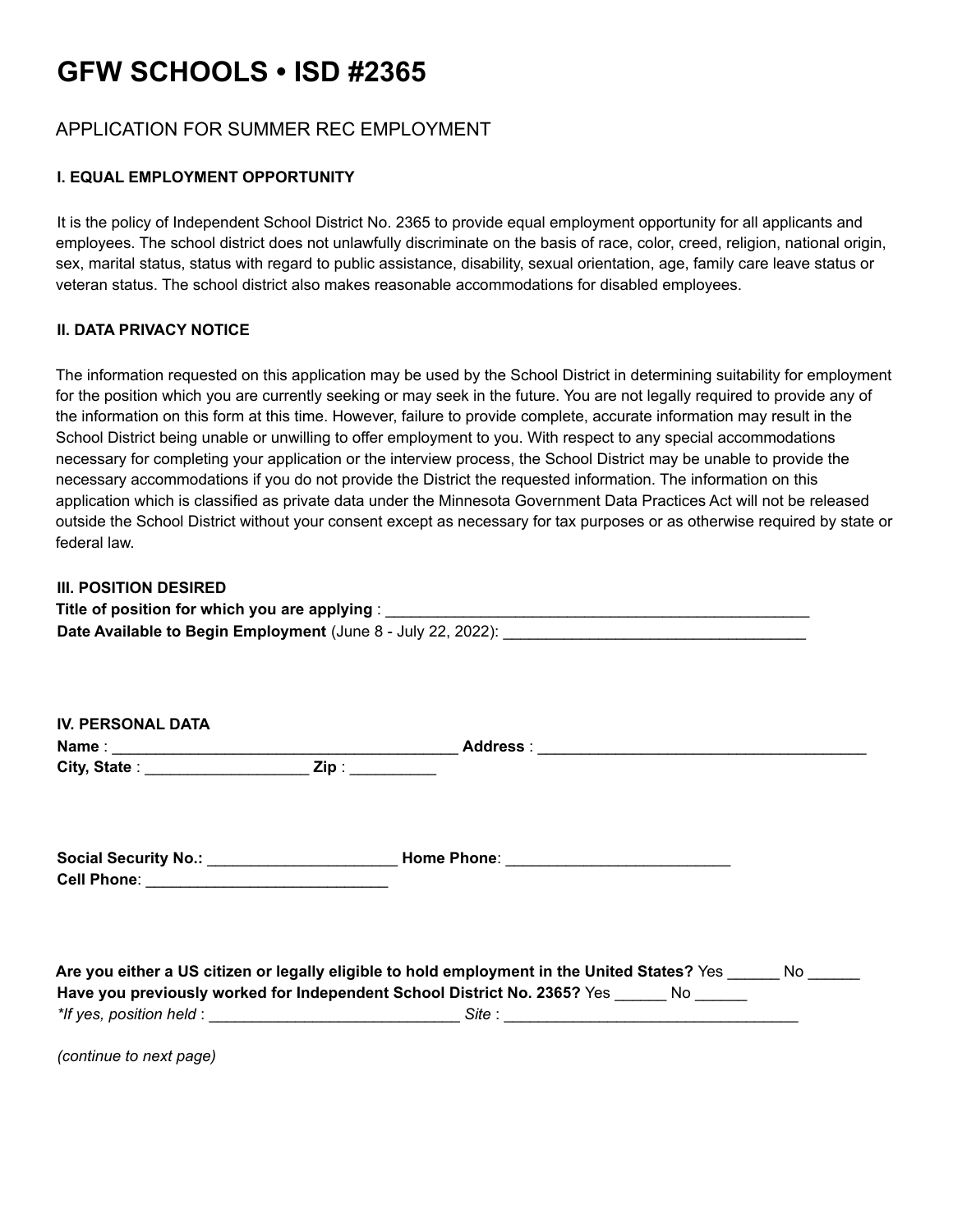## Do you have any special needs which may necessitate accommodations in the application/interview process?

Yes \_\_\_\_\_\_\_ No \_\_\_\_\_\_\_ \*If yes, please describe the type of accommodations requested:

| Do you have access to a vehicle if needed to travel to another community? Yes _______ No ______                       |  |
|-----------------------------------------------------------------------------------------------------------------------|--|
| Do you have any Minnesota High School League violations? Yes _______ No _______ Have you had                          |  |
| any class I or II disciplinary actions over the last 2 years? Yes ______ No _____                                     |  |
| <b>V. WORK/VOLUNTEER EXPERIENCE</b>                                                                                   |  |
| List all work and volunteer experience (most recent to be listed first).                                              |  |
|                                                                                                                       |  |
|                                                                                                                       |  |
|                                                                                                                       |  |
| <u> 1989 - Johann Barn, mars an t-Amerikaansk komponister (* 1908)</u>                                                |  |
|                                                                                                                       |  |
|                                                                                                                       |  |
|                                                                                                                       |  |
|                                                                                                                       |  |
| <u> 1989 - Johann Harry Harry Harry Harry Harry Harry Harry Harry Harry Harry Harry Harry Harry Harry Harry Harry</u> |  |
|                                                                                                                       |  |
|                                                                                                                       |  |
|                                                                                                                       |  |
|                                                                                                                       |  |
|                                                                                                                       |  |
|                                                                                                                       |  |
| Reason for Leaving: Network and Season for Leaving:                                                                   |  |
| *Attach additional sheets if necessary.                                                                               |  |

(continue to next page)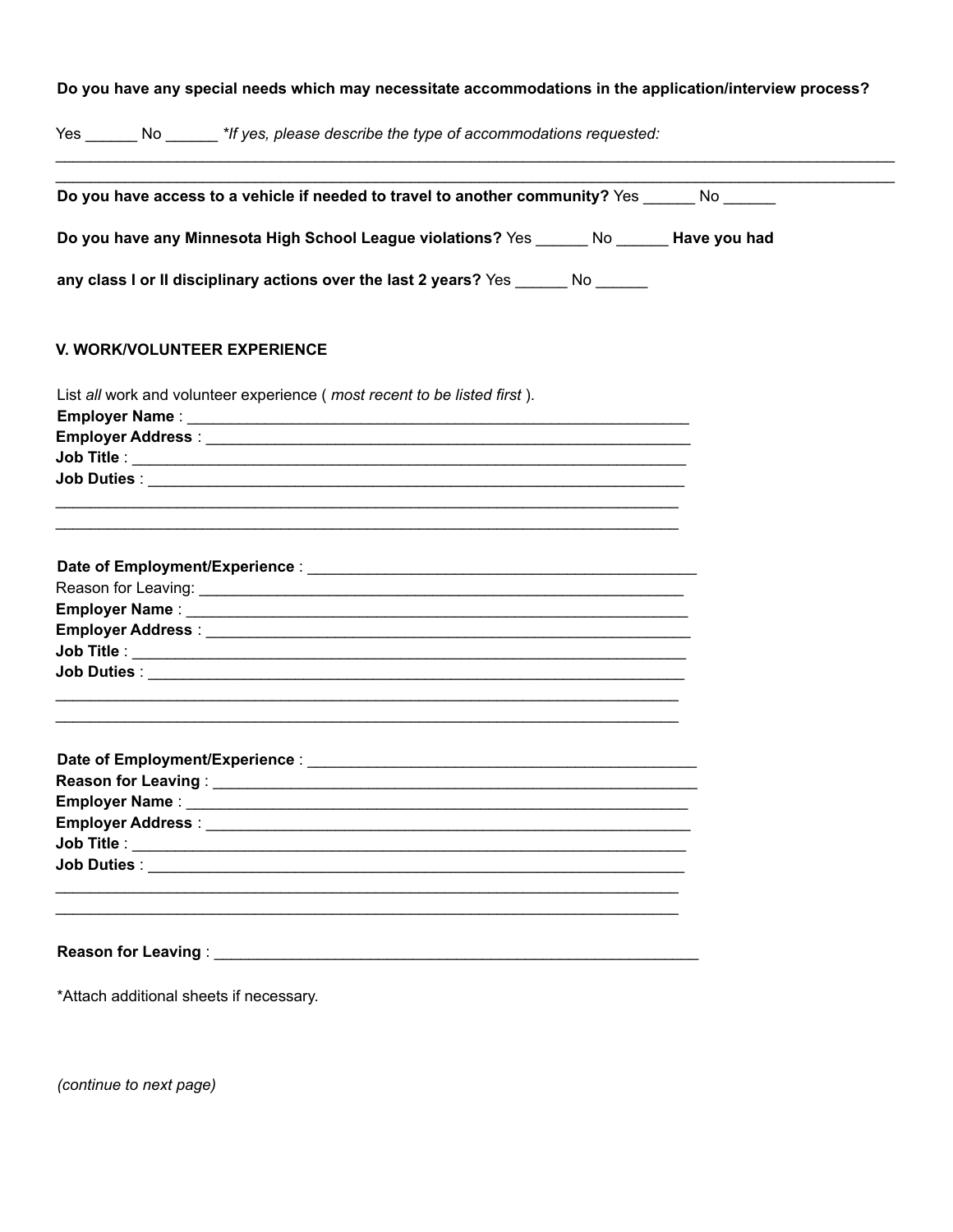**VI. EDUCATION**

Include high school and any additional education/courses taken ( *list most recent first* ).

| Name of School : ________________________________Address of School : ____________<br>Dates of Attendance : __________________________ |  |
|---------------------------------------------------------------------------------------------------------------------------------------|--|
| Name of School : ______________________________Address of School : _____________                                                      |  |
| Degree/Diploma received: __________________________________Major/Minor: ___________________________                                   |  |
|                                                                                                                                       |  |
|                                                                                                                                       |  |
|                                                                                                                                       |  |

*List/describe any other training and/or experience relevant to the position for which you are applying* :

 $\_$  ,  $\_$  ,  $\_$  ,  $\_$  ,  $\_$  ,  $\_$  ,  $\_$  ,  $\_$  ,  $\_$  ,  $\_$  ,  $\_$  ,  $\_$  ,  $\_$  ,  $\_$  ,  $\_$  ,  $\_$  ,  $\_$  ,  $\_$  ,  $\_$  ,  $\_$  ,  $\_$  ,  $\_$  ,  $\_$  ,  $\_$  ,  $\_$  ,  $\_$  ,  $\_$  ,  $\_$  ,  $\_$  ,  $\_$  ,  $\_$  ,  $\_$  ,  $\_$  ,  $\_$  ,  $\_$  ,  $\_$  ,  $\_$  ,  $\_$  ,  $\_$  ,  $\_$  ,  $\_$  ,  $\_$  ,  $\_$  ,  $\_$  ,  $\_$  ,  $\_$  ,  $\_$  ,  $\_$  ,  $\_$  ,  $\_$  ,  $\_$  ,  $\_$  ,  $\_$  ,  $\_$  ,  $\_$  ,  $\_$  ,  $\_$  ,  $\_$  ,  $\_$  ,  $\_$  ,  $\_$  ,  $\_$  ,  $\_$  ,  $\_$  ,  $\_$  ,  $\_$  ,  $\_$  ,  $\_$  ,  $\_$  ,  $\_$  ,  $\_$  ,  $\_$  ,  $\_$  ,  $\_$  ,

#### **VII. REFERENCES**

These should be people in a position to discuss your qualifications for the position you seek. Include especially manager, directors, or heads of departments under whom you have worked. Indicate any who are related to you. The School District reserves the right to contact all prior employers, educational institutions or institutions where you have volunteered in addition to references listed below.

|                                          | PhoneNumber : ________________________________                                                                                                                                                                                 |  |
|------------------------------------------|--------------------------------------------------------------------------------------------------------------------------------------------------------------------------------------------------------------------------------|--|
|                                          |                                                                                                                                                                                                                                |  |
|                                          | Name of Reference : and the state of the state of the state of the state of the state of the state of the state of the state of the state of the state of the state of the state of the state of the state of the state of the |  |
| Title : ________________________________ |                                                                                                                                                                                                                                |  |

**In what capacity does this person know you** ? \_\_\_\_\_\_\_\_\_\_\_\_\_\_\_\_\_\_\_\_\_\_\_\_\_\_\_\_\_\_\_\_\_\_\_\_\_\_\_\_\_\_